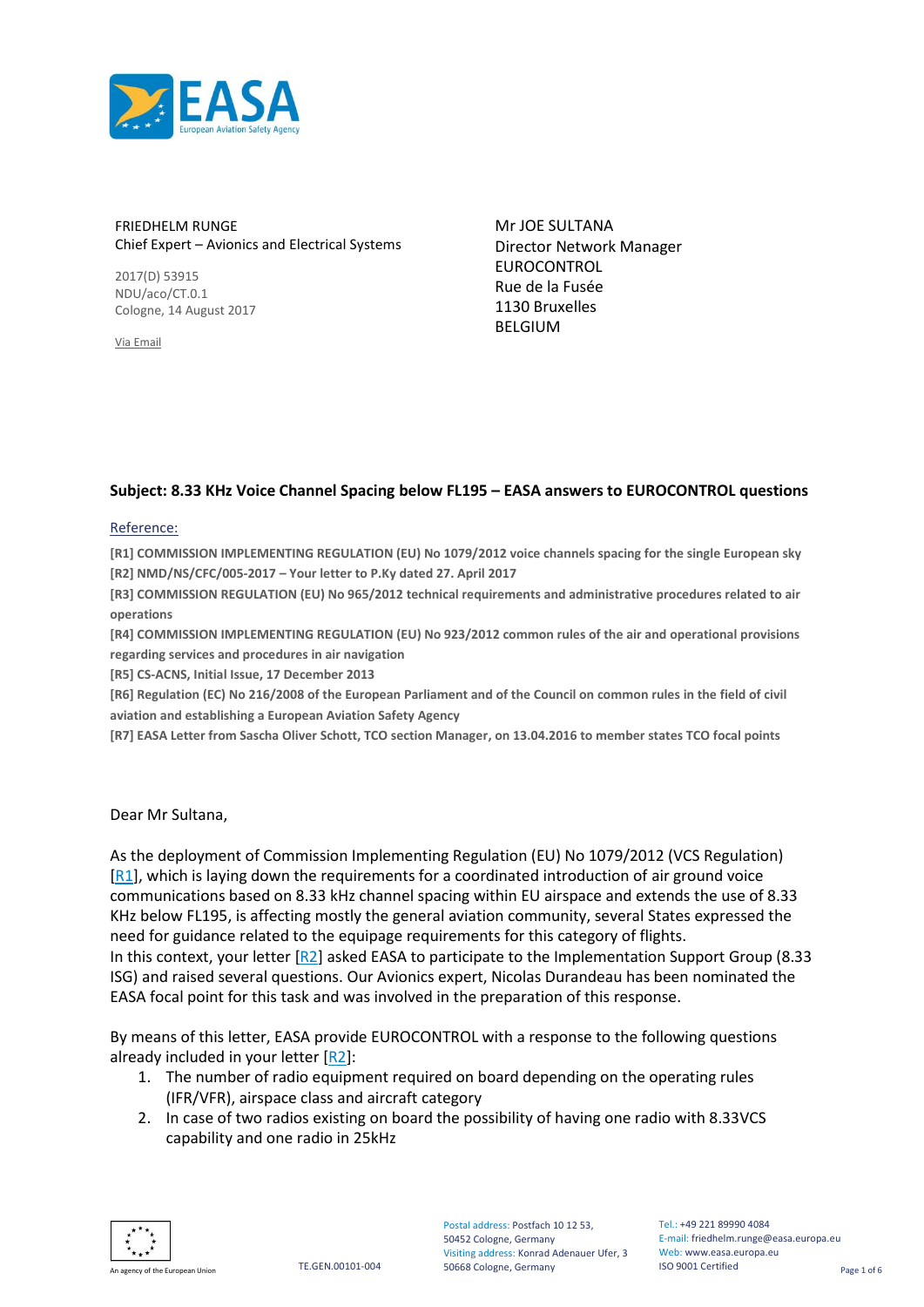

3. Possibilities (certification/installation) to limit the usage of the 25 kHz radio only emergency transmissions on the appropriate frequency (121.5 MHz)

## First question:

**The number of radio equipment required on board depending on the operating rules (IFR/VFR), airspace class and aircraft category**

To answer this question, initial airworthiness, air operations and airspace regulatory material is assessed in the following sections.

### Initial airworthiness:

| <b>Certification specification</b>             | <b>Number of required radios</b> |
|------------------------------------------------|----------------------------------|
| CS-25 Large Aeroplanes (refer to 25.1307)      | 2 independent radios             |
| CS-29 Large Rotorcraft (refer to 29.1307)      | 1 radio                          |
| CS-23 Normal, Utility, Aerobatic and Commuter  | No requirement                   |
| Aeroplanes                                     |                                  |
| <b>CS-27 Small Rotorcraft</b>                  | No requirement                   |
| <b>CS-LSA Light Sports Aeroplanes</b>          | No requirement                   |
| CS-VLA/CS-VLR Very Light Aeroplanes/Rotorcraft | No requirement                   |
| CS-22 Sailplanes                               | No requirement                   |
| CS-31GB/CS-31HB/CS-31TGB (CS-31)Balloons       | No requirement                   |

In addition, except for CS-LSA/CS-VLR, CS-22, CS31-GB/CS-321HB/CS-31TGB (day VFR only), each CS contains a requirement asking for conducting a safety analysis. Refer to the following requirements of the respective CS: 25.1309, 29.1309, 27.1309, 23.2510, CS-VLA 1309 or CS VLR-1309 at latest amendment.

This safety analysis leads the applicant to consider the typical failure condition: "total loss of voice communication".

Common result agreed by EASA as regards to this failure condition is provided below:

- $\triangleright$  When flying in IFR: MAJOR effect
- When flying in IFR with Class I aeroplane: MINOR effect

 When flying in VFR (in an airspace where voice communication is required): MINOR effect As per AC 23.1309-1E, Class I aeroplane are defined as being Single Reciprocating Engine (SRE) aircraft with a Maximum Certificated Gross Take-off Weight of less than 6,000 pounds (2721 kg). Besides, as per AMC and AC 25.1309, MAJOR effect can be converted into a maximum 10<sup>-5</sup>/FH failure rate and MINOR into a maximum  $10^{-3}/$ FH failure rate.

Considering the usual equipment MTBF (around 10000 (10<sup>4</sup>) FH translating), the table above can be refined into:

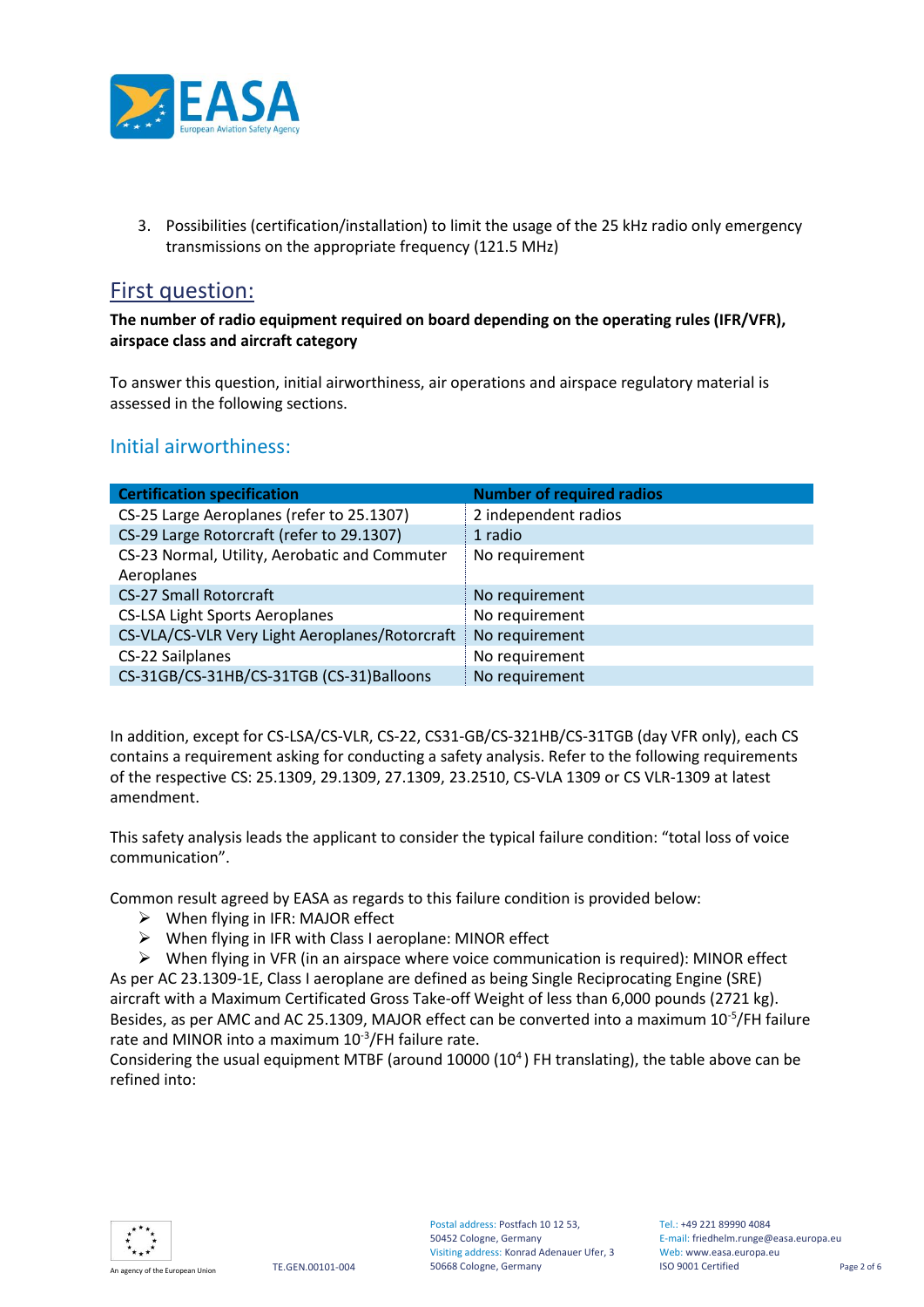

| <b>Certification specification</b> | <b>Number of required radios</b>                                           |                      |  |
|------------------------------------|----------------------------------------------------------------------------|----------------------|--|
|                                    | <b>VFR</b>                                                                 | IFR.                 |  |
| $CS-25$                            | 2 independent radios                                                       |                      |  |
| CS-23 Class I                      | 1 radio when a radio is required either by<br>OPS or airspace requirements | 1 radio              |  |
| CS-29 / CS-27 / other CS-<br>23    | 1 radio when required either by OPS or<br>airspace                         | 2 independent radios |  |
| CS-LSA / CS-VLA/CS-<br>$VLR/CS-31$ | 1 radio when required either by OPS or<br>airspace                         | N/A                  |  |

## Air operations (OPS) rule:

The regulation for air operations No (EU) 965/2012 [\[R3\]](#page-0-0) only applies to European operators and not all airspace users.

Following review of requirements CAT.IDE.A/H.330, CAT.IDE.A/H.340, CAT.IDE.A/H.345, NCC.IDE.A/H.245, NCO.IDE.A/H.190, SPO.IDE.A/H.215, NCO.IDE.S.145<sup>1</sup>, NCO.IDE.B.145<sup>1</sup>, SPO.IDE.S.145<sup>1</sup> and SPO.IDE.B.145<sup>1</sup>, the following table can be set:

| OPS part                  | <b>VFR</b>                                                                            | <b>IFR or VFR with no visual landmarks</b>                                            |
|---------------------------|---------------------------------------------------------------------------------------|---------------------------------------------------------------------------------------|
| CAT <sup>2</sup>          | 1 radio required                                                                      | 2 independent radios required                                                         |
| NCC <sup>2</sup>          | According to airspace<br>If 2 radios required <sup>3</sup> , independency is required | 1 radio required<br>If 2 radios required <sup>3</sup> , independency is required      |
| NCO <sup>2</sup>          | According to airspace<br>If 2 radios required <sup>3</sup> , independency is required | According to airspace<br>If 2 radios required <sup>3</sup> , independency is required |
| SPO <sup>2</sup>          | According to airspace<br>If 2 radios required <sup>3</sup> , independency is required | 1 radio required<br>If 2 radios required <sup>3</sup> , independency is required      |
| NCO/SPO<br>Sailplane      | According to airspace                                                                 | According to airspace                                                                 |
| NCO/SPO<br><b>Balloon</b> | According to airspace                                                                 | According to airspace                                                                 |



Tel.: +49 221 89990 4084 E-mail: friedhelm.runge@easa.europa.eu Web: www.easa.europa.eu<br>ISO 9001 Certified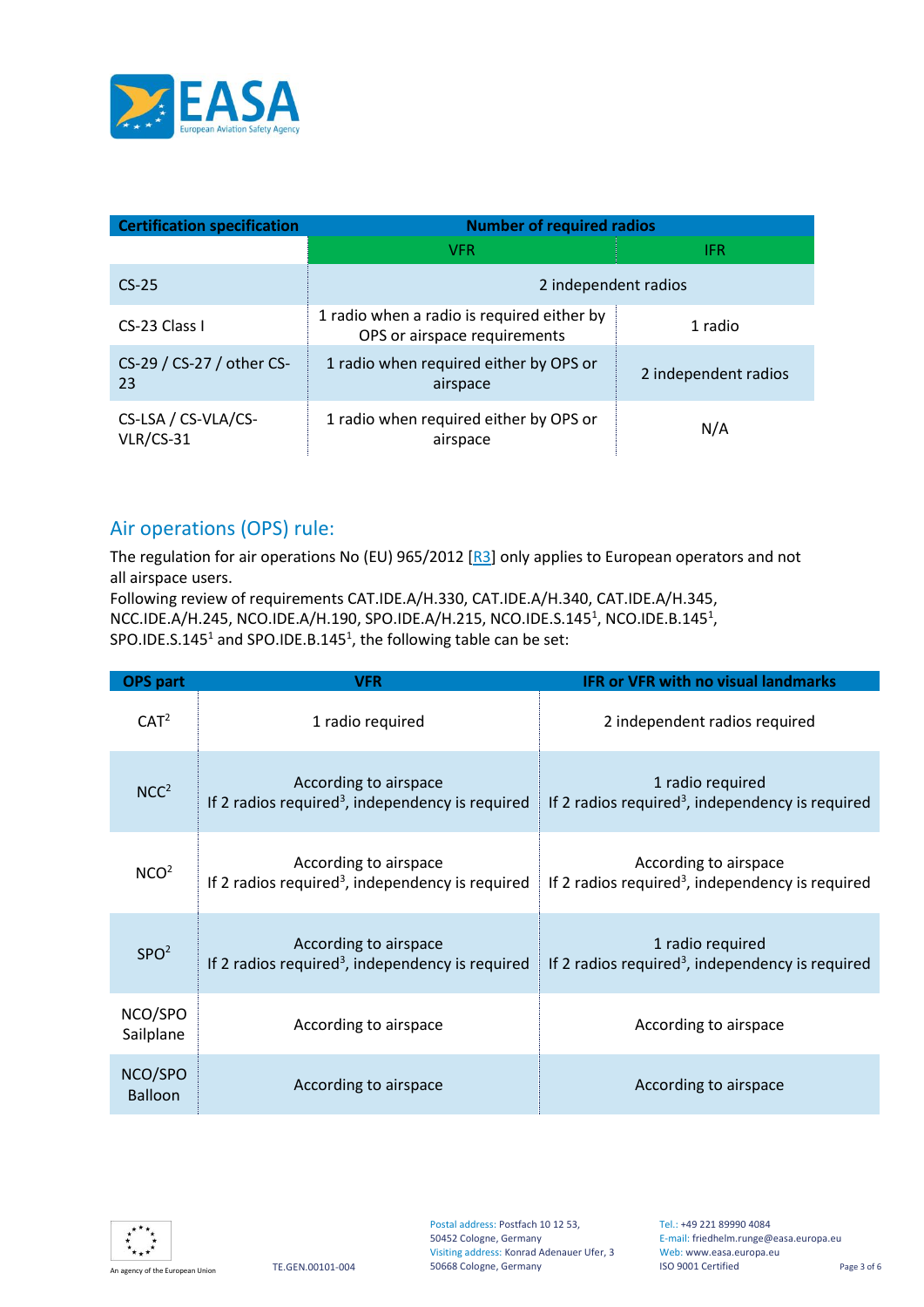

<sup>1</sup>: European states can opt out from the current rule for balloons and sailplanes until 8. April 2018 from the applicability of the regulation and maintain current national rules. Only Poland has not used that provision. Further, to ease readability of the rule and to reply to the request of the community, specific OPS regulation for balloons and sailplanes are under development and will replace the current rule, while maintaining the current requirements for communication equipment. The new regulation, which is under publication preparation, may change the opt out provisions.

<sup>2</sup>: The following acronyms stand for:

- CAT: commercial air transport
- NCC: non-commercial operations with complex motor-powered aircraft<sup>4</sup>
- NCO: non-commercial operations with other-than-complex motor-powered aircraft<sup>4</sup>
- SPO: Specialised operations, 'specialised operation' means any operation other than commercial air transport where the aircraft is used for specialised activities such as agriculture, construction, photography, surveying, observation and patrol, aerial advertisement;  $[[R3]$  $[[R3]$ , Article 2, (7)]

<sup>3</sup>: This "2 radios requirement" can only come from initial airworthiness requirements as airspace rules do not have such prescriptive requirement.

Additionally, as per CAT/NCC/NCO/SPO.IDE.A/H/S/B.100, the required radios need to be airworthiness approved. When a radio is not required (e.g. by the airspace or initial airworthiness), this one does not need to be airworthiness approved when not installed (handheld radios).

<sup>4</sup> Regulation (EU) No 216/2008 [\[R6\]](#page-0-0) defines in article 3 (j) complex motor powered aircraft as

*(i) an aeroplane:* 

*— with a maximum certificated take-off mass exceeding 5 700 kg, or* 

- *— certificated for a maximum passenger seating configuration of more than nineteen, or*
- *— certificated for operation with a minimum crew of at least two pilots, or*
- *— equipped with (a) turbojet engine(s) or more than one turboprop engine, or*

*(ii) a helicopter certificated:* 

- *— for a maximum take-off mass exceeding 3 175 kg, or*
- *— for a maximum passenger seating configuration of more than nine, or*
- *— for operation with a minimum crew of at least two pilots, or*

*(iii) a tilt rotor aircraft;*

This means CS-25, CS-29 and some but not all CS-23 aircraft are complex motor powered aircraft.

#### Airspace requirements

Section 6 (Airspace classification) / SERA.6001 of COMMISSION IMPLEMENTING REGULATION (EU) No 923/2012 [\[R4\]](#page-0-0) provide information about airspace communication requirements.

| <b>Airspace Class</b> | <b>Type of flight</b> | <b>Type of communication</b>                  |
|-----------------------|-----------------------|-----------------------------------------------|
| Class A               | IFR only              | Continuous                                    |
| Class B, C, D         | <b>IFR and VFR</b>    | <b>Continuous</b>                             |
| Class E               | IFR and VFR           | Not continuous for VFR and Continuous for IFR |



Tel: +49 221 89990 4084 E-mail: friedhelm.runge@easa.europa.eu Web: www.easa.europa.eu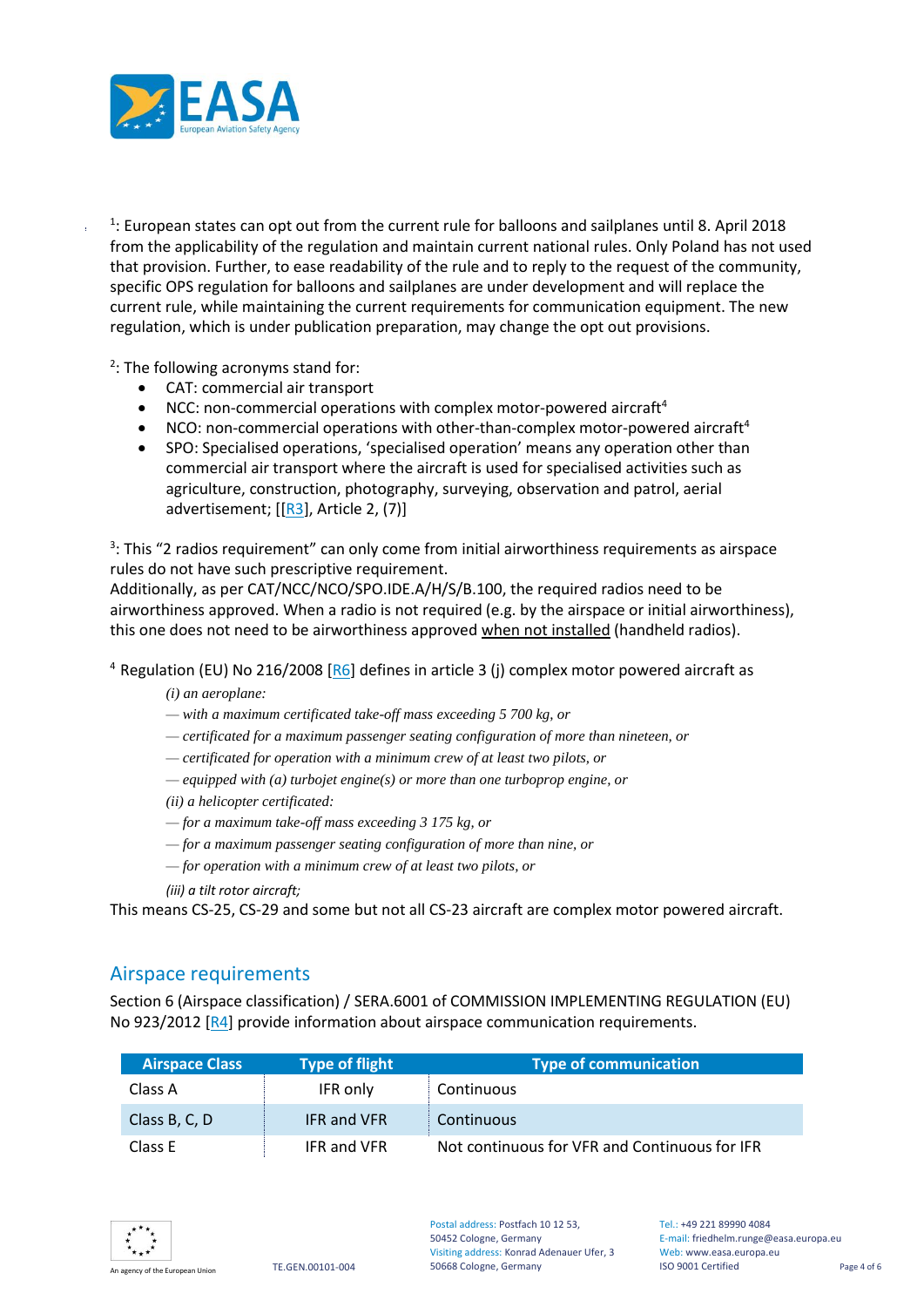

| Class F | <b>IFR and VFR</b> | Not continuous for IFR |
|---------|--------------------|------------------------|
| Class G | <b>IFR and VFR</b> | Not continuous for IFR |

Additionally, as per SERA.6005 (a) *Radio mandatory zone (RMZ)*, "*[…] airspace designated as a radio mandatory zone (RMZ) by the competent authority shall maintain continuous air- ground voice communication watch and establish two-way communication […]"*.

Consequently, the airspace class A, B, C and D and those designated as RMZ would require at least one radio on board the aircraft.

Nevertheless, the SERA.6001 and SERA.6005 of COMMISSION IMPLEMENTING REGULATION (EU) No 923/2012 does not impose a prescriptive required number of radio on-board the aircraft.

### Synthesis

The number of required radios on-board the aircraft to comply with the European airspace, initial airworthiness and operational rules can be summarised as:

- $\triangleright$  A CS-25 aircraft shall be fitted with at least 2 independent radios whatever the intended operation and airspace flown into.
- $\triangleright$  When flying in IFR or CAT VFR with no visual landmarks:
	- o 1 radio is required for CS-23 Class I aeroplane;
	- o For all the other aircraft category, 2 independent radios are required
- $\triangleright$  When flying in VFR only:
	- o CAT operation: 1 radio is required;
	- $\circ$  In the following specific airspaces: B, C, D or RMZ: 1 radio is required;
	- o In all other cases, no radio is required.

Note: this synthesis does not apply to "third country operator" (TCO) aircraft referred to in Article 4(1)(d) of Regulation (EU) No 216/2008 [\[R6\]](#page-0-0). Those aircraft need to comply with ICAO Annex 6 and 8 requirements, not addressing VHF radio carriage explicitly, and the applicable airspace requirements. In a letter to EASA member states TCO focal points EASA clarified that TCO aircraft need to carry the number of radios specified in the AIP for the affected airspace [\[R7\]](#page-0-0).

### Second question:

**In case of two radios existing on board the possibility of having one radio with 8.33VCS capability and one radio in 25 kHz**

The following rule should be applied when flying into 8.33 kHz VCS airspace:

- $\triangleright$  When 2 radios are required (refer to answer to first question):
	- o Both shall be 8.33 kHz VCS as per AMC1 ACNS.B.VCS.010 [\[R5\]](#page-0-0).
- $\triangleright$  When 1 radio is required (refer to answer to first question):



Tel: +49 221 89990 4084 E-mail: friedhelm.runge@easa.europa.eu Web: www.easa.europa.eu